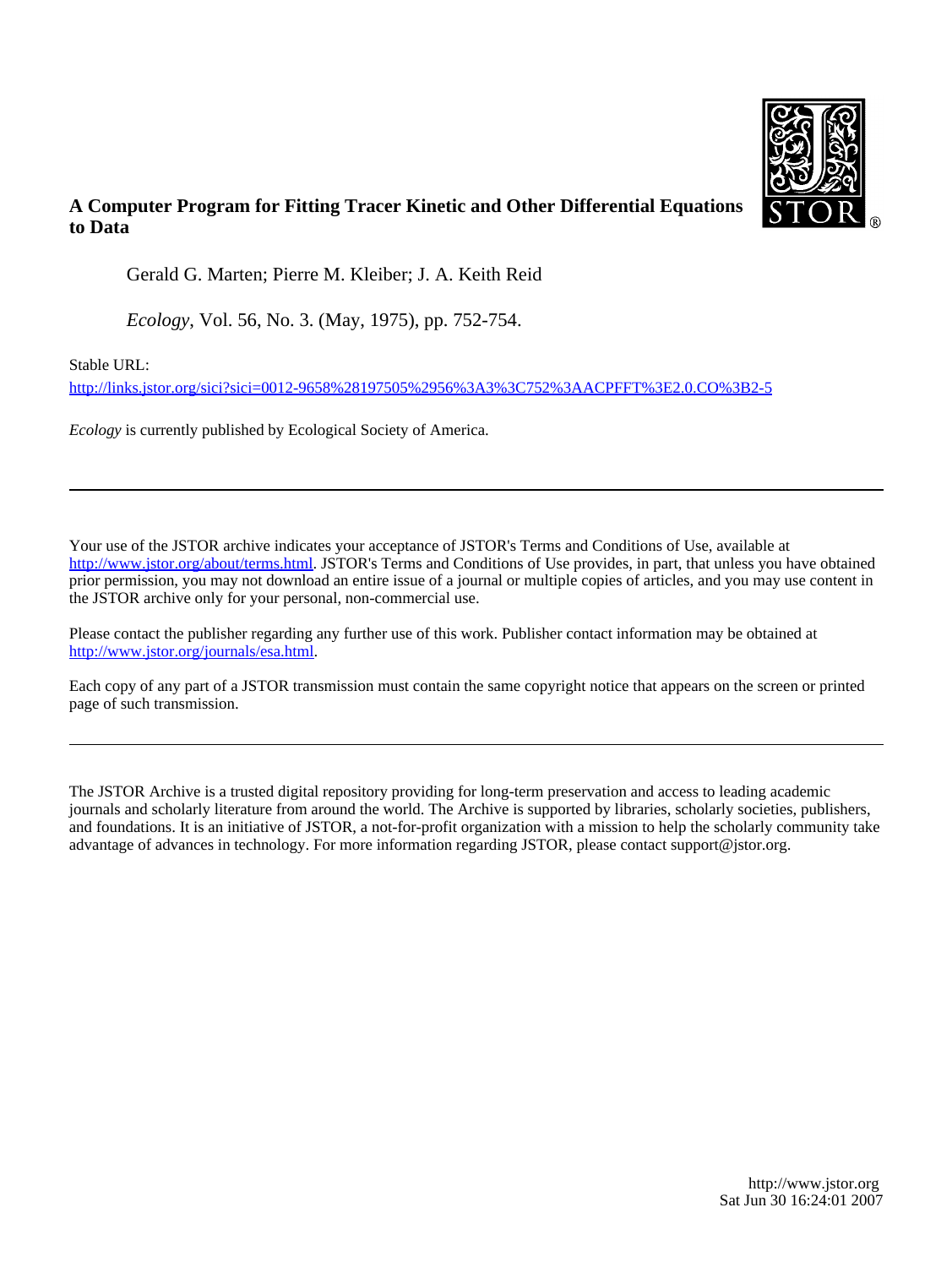## A COMPUTER PROGRAM FOR FITTING TRACER KINETIC AND OTHER DIFFERENTIAL EQUATIONS TO DATA1

## GERALDG. MARTEN," PIERRE M. KLEIBER, AND **J.** A. KEITH RED3 *Institute of Resource Ecology, University of British Columbia,*  $Vancouver, British Columbia, Canada$

*Abstract.* A computer program is available for fitting any linear or nonlinear ordinary differential equations to data, and for estimating transfer rates and/or compartment sizes from time-series tracer data in a compartmental system. The program is easy to use because compartment problems are specified simply in terms of the geometry of the components and transfers between them. The program generates confidence limits for the estimates, a feature that can be used to examine in advance the effectiveness of proposed tracer experiments.

Key words: Productivity; tracer kinetics; mineral cycling; radiotracers; quasilinearization;  $ecosystem; food web; biomathematics; computer programs; differential equations; energy budget.$ 

In the course of studies on aquatic productivity in the Canadian International Biological Program, we have prepared a computer program for interpreting tracer experiments that may be of use to others. It may be obtained, accompanied by a detailed write-up, from the Librarian, Institute of Resource Ecology, University of British Columbia.

Although the program is especially designed for tracer kinetics, it may be used to fit diverse differential equations to data. Coefficients of the differential equations are found which generate a solution, usually through time, that comes closest to experimental observations in a least squares sense. The program may be used for a variety of ordinary differential equations, linear or nonlinear, which are specified in a FORTRAN subroutine supplied by the user. For example, bacterial Michaelis-Menton parameters may be estimated from population transients in a chemostat, or the logistic parameters of a fisheries population may be estimated from the time course of catch following intensification or diminution of fishing effort.

When the program is used for tracer problems, the objective is to measure the rate of material transfer between components of a system, based upon the appearance and disappearance of tracer in various components. Conover and Francis (1973) have surveyed the complications that arise when tracers are used to measure transfers of materials in a food chain. An example from our own research will illustrate some of the complications.

Carbon-14 glucose is placed into lake sediment in order to trace the rate at which animals are con-

'Manuscript received *5* March 1974; accepted *5* 

September 1974.<br><sup>2</sup> Present address: East African Freshwater Fisheries, Research Organization, P.O. Box 1881, Kisumu, Kenya. 'Present address: Department of Environmental Biol-

ogy, University of Guelph, Guelph, Ontario, Canada.

suming detrital bacteria (Marten 1976). The tracer passes from glucose into bacteria and from there into grazers. Figure 1 shows the hypothetical timecourse of tracer activity in glucose, bacteria, and grazers of different sizes.

The experiment is interpreted most easily if the accumulation of tracer in the grazers is simply linear through time. This happens if, (1) the amount of tracer in the grazer's food is constant throughout the experiment and (2) the grazers are not losing any tracer. In fact, the tracer increases in bacteria during the 1st h, as they accumulate it from the glucose pool, with the result that grazers receive much less tracer during the first 15 min than they do during a similar interval 1 h later. If the experiment were to continue beyond the 6 h shown in Fig. 1, the tracer would decline in the bacteria as tracer in the glucose pool becomes exhausted and bacteria lose tracer through respiration.

Furthermore, the grazers themselves are continually losing tracer through excretion and respiration. As a result, their tracer activity levels off, more quickly in animals with a rapid turnover, such as ciliates, than in others with a slower turnover, such as amphipods. Eventually, after the tracer declines in bacteria, it will decline in grazers as well.

Using tracer accumulation after a few hours to calculate the total quantity of carbon that has passed into grazers is therefore far from straightforward. If grazers are acquiring and losing tracer by several different pathways, the situation becomes overwhelmingly complex.

Assume that the tracer experiment spans a short enough period that the transfer rates to be measured do not change appreciably during the course of the experiment. The time course of tracer activity in  $\setminus$ various components can be described realistically by the system of differential equations:

$$
dx_i/dt = \sum_j (r_{ij}x_j/w_j) - \sum_j (r_{ij}x_i/w_i)
$$
 (1)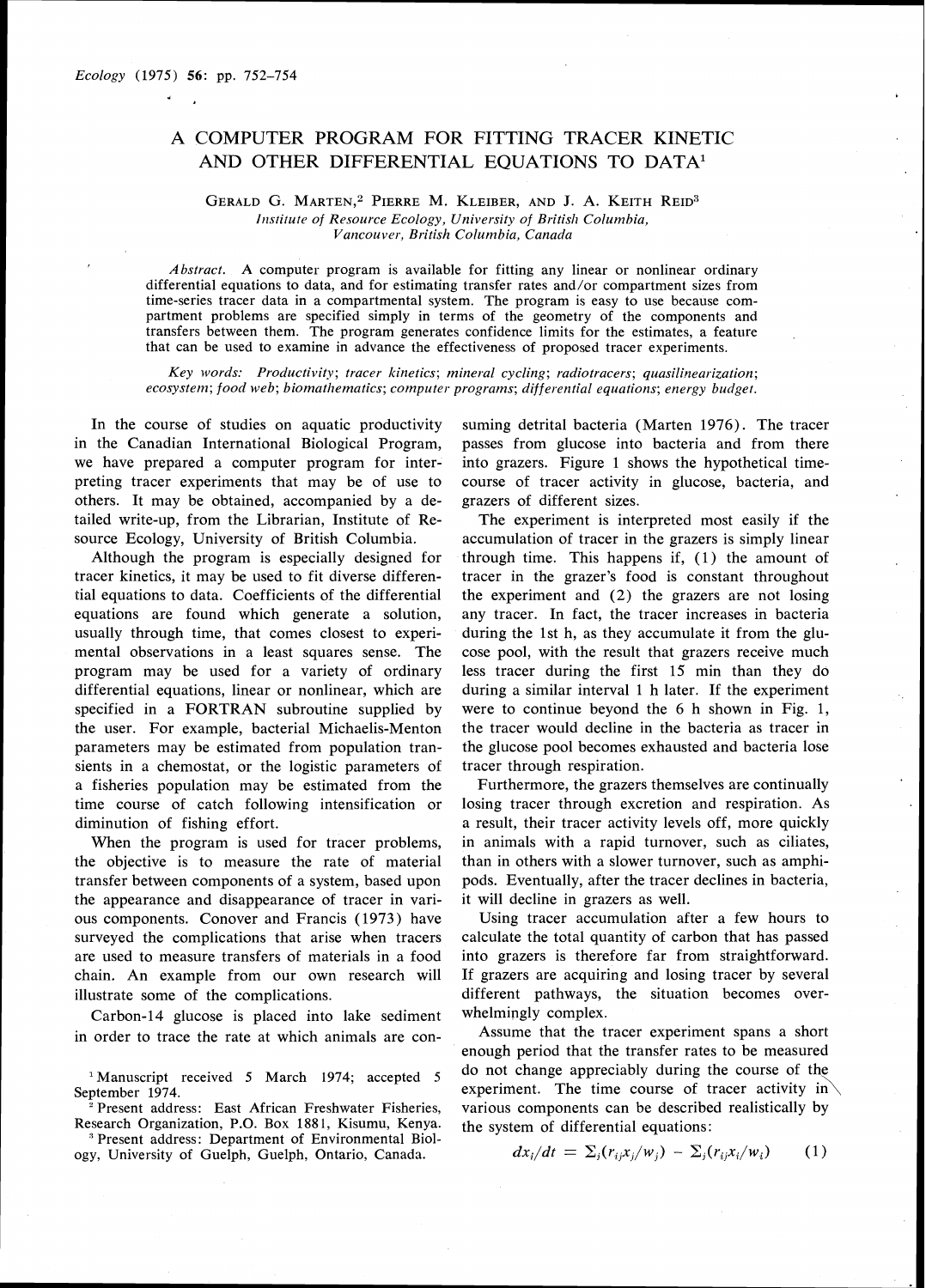

**FIG.**1. Time course of tracer activity in hypothetical glucose, bacteria ("sediment"), and bacterial grazers (amphipods, meiofauna, ciliates). The glucose pool turns over every **3** h, but the bacteria take several weeks to turn over. Bacteria receive only half of the carbon lost by the glucose pool because the other half is mineralized immediately to carbon dioxide. Ciliates turn over their carbon about once a dav, whereas amphipods turn over about once a month, with meiofauna having an intermediate rate of turnover. Tracer activities in the grazers are shown on amplified scales.

where  $x_i$  is the total tracer activity in the *i*th component,  $r_{ij}$  is the transfer rate of traced material (e.g., carbon) from the ith to jth component, and  $w_i$  is the amount of traced material (i.e., biomass) in the ith component.

These equations describe only the kinetics of the tracer and assert nothing about ecological factors underlying the transfers. The equations are intended only for measurement purposes. The  $x_i$  are observations at discrete points in time, and the  $r_{ii}$  and  $w_i$  are parameters some of which are to be estimated. Robinow and Winzer (1971) and Conover and Francis (1973) have derived explicit solutions of Eq. (1) for estimating transfers in the case of two or three components. However, when there are more than three components, the estimation problem is intractable to explicit solution.

Sheppard (1962) suggested fitting Eq. (1) to tracer kinetic data by searching for settings on an analog computer that made its time solution for Eq. (1) come closest to observed data. Patten and Witkamp (1967) followed this procedure with experimental data, but this approach has difficulty finding the best fit when there are more than two or three transfers to be estimated and consequently many possible combinations of transfer rates to be considered. It is even difficult to ascertain whether there is a single best fit, or whether, as with the data of Patten and Witkamp and other tracer data in the ecological literature, a number of very different estimates will produce a perfect fit to the observations. This happens when the observations do not contain enough information about the transfers.

Only numerical methods offer a practical solution to complex problems in tracer kinetics. Davis and Ottaway (1972) examined a variety of numerical search procedures for fitting Eq. (1) to data, but we found that their most effective procedure was prohibitively expensive even for simple tracer experiments in ecology. Fortunately, the quasilinearization method of Bellman and Kalaba (1965) has proved effective. Leary and Skog (1972) have given a layman's description of the quasilinearization method and illustrated its application to some ecological equations. The computer program described below is based on computational procedures outlined by Lee (1968).

The program is designed to be easy to use. When the program is used for tracer kinetics, the worker need not concern himself with differential equations, specifying his tracer problem instead in terms of the geometry of the components and connections between them.

Because a tracer gives the best information about transfers in the vicinity of its introduction, more information may be obtained by introducing the tracer to several different components in separate experiments. The program finds the single set of estimates which best fits all experiments. There is an option between two least squares criteria: one based simply upon deviations between observed and expected values, and the other based upon the same deviations in proportion to observed values.

If some parameters (i.e., transfer rates or component biomasses) are known in advance, they may be fixed in order to utilize available information to estimate the remaining parameters with greater precision. This feature may also be used when the observations contain sufficient information to estimate turnover rates (i.e., transfer rates per unit of donor biomass), but not enough to resolve transfer rates and component biomasses. The biomasses are set to unity, and estimates for "transfer rates" printed by the program become in actuality estimates for turnover rates.

If the rates of change in some of the compartment biomasses are known, equality constraints may be placed on the transfer rates, thereby reducing the number of independent parameters to be estimated. This may occur, for example, when change in a number of independent parameters to be estimated.<br>This may occur, for example, when change in a<br>compartment's biomass is measured directly or when<br>a compartment is known to experience no change in biomass due to steady state conditions. This feature can be critical when tracer observations do not pro